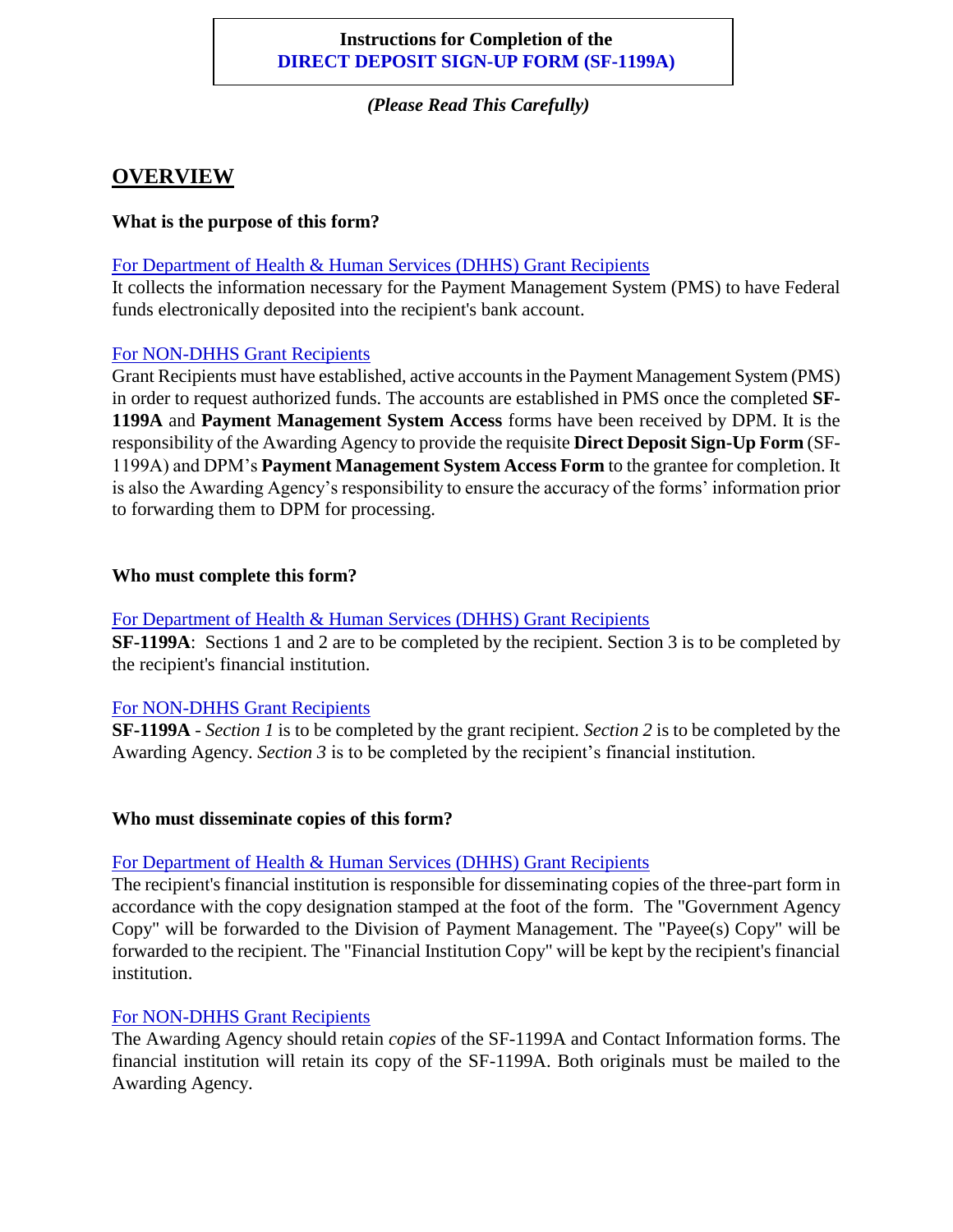#### **What if some of the information changes (banking or contact information)?**

#### For Department of Health & Human Services (DHHS) Grant Recipients

The recipient must obtain and complete a new SF-1199A. Blank forms are available on the DPM website at [http://www.dpm.psc.gov](http://www.dpm.psc.gov/) and should be available at the recipient's financial institution as well. Once all sections are completed, please include a cover memo stating that the accompanying SF-1199A form is being submitted to change account information in the Payment Management System. The memo should list all the Payee Account Numbers (PANS) that are affected.

#### **Send to: Regular Mail Only HHS/PSC/Division of Payment Management, Post Office Box 6021, Rockville, MD 20852**

#### **Express Mail Only**

#### **HHS/PSC/Division of Payment Management, 7700 Wisconsin Avenue, Suite 920, Bethesda, MD 20814**

#### For NON-DHHS Grant Recipients

The recipient must obtain and complete a new SF-1199A. Blank forms are available on the DPM website at [http://www.dpm.psc.gov](http://www.dpm.psc.gov/) and should be available at the recipient's financial institution as well. Once all sections are completed, please include a cover memo stating that the accompanying SF-1199A form is being submitted to change account information in the Payment Management System. The memo should list all the Payee Account Numbers (PANS) that are affected. **All information should be forwarded to your Awarding Agency.**

#### **Who must complete the DPM Payment Management System Access Form?**

Form must completed and accompany the SF-1199A for "each" individual who wants to gain access to the Payment Management System. Form should accompany the SF-1199A. Forms should also be submitted for personnel changes and/or deletion.

## **ADDITIONAL INFORMATION**

- The back of the SF-1199A must be read carefully before signatures are made.
- All information is to be typed or printed in ink on the SF-1199A.
- All signatures must be original and in ink.
- Alterations such as erasures, correction fluid and strike-outs are unacceptable and will invalidate the form.
- All data elements on the SF-1199A must be completed unless a blank is indicated.
- The SF-1199A can not be faxed
- Payment Management Access Form must have signature in order to be valid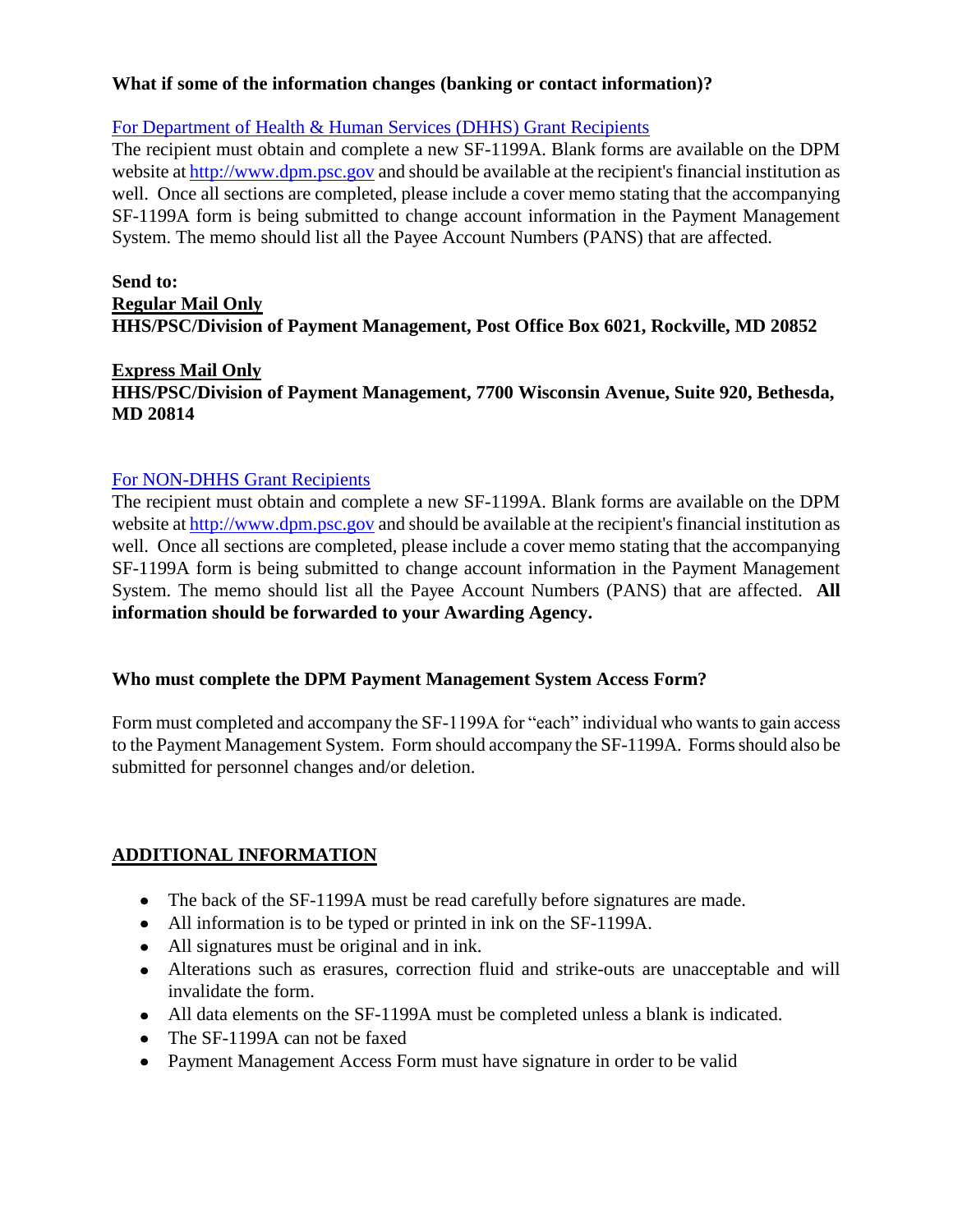#### **Section 1 (To be Completed by Payee)**

A. **TYPE OR PRINT YOUR ORGANIZATION'S NAME, ADDRESS AND TELEPHONE NUMBER**. Do not enter an individual's name in this block. Forms containing white out or any alterations to the payee name are unacceptable.

# B. **LEAVE BLANK.**

- C. **Claim or Payroll ID Number**: The form cannot be processed without this information. **This is your organization's 12-digit Central Registry (CRS)/Entity Identification Number (EIN) or your organization's 9-digit Tax Identification Number (TIN)**. For DHHS Grant Recipients, this number is also found on your Notice of Grant Award (NGA) issued by the DHHS awarding agency.
- D. Check type of Bank account "Checking" or "Savings".
- E. **TYPE THE ACCOUNT NUMBER** at your Financial Institution to which the funds will be "Direct Deposited". Do not use white out or make any alterations to the account number.
- F. Check the box "**Other**" and type the name of the awarding Federal agency.
- G. Leave blank.

Payee Account Holder's Certification: The individual(s) having signature authority for the bank account should sign and date.

**Other Required Information**: At The Top Right Hand Corner, Please Type "Duns" Followed By Your Organizations Duns Number (Dun And Bradstreet Number)

## **Section 2 (To be Completed By Payee)**

For DHHS Grant Recipients: Type or print "Division of Payment Management" & the address "Post Office Box 6021, Rockville, Maryland 20852"

For Non-DHHS Grant Recipients: Awarding Agency Information

# **Section 3 (To be completed by your Financial Institution)**

The bank's representative must sign the form and provide a telephone number for contact purposes. The depositor account title must be filled in and should match the payee name in most cases. Maintain the payee(s) copy for your records. Note: If "ALL" portions of this section are not completed, this will cause a delay in your organization being established in PMS.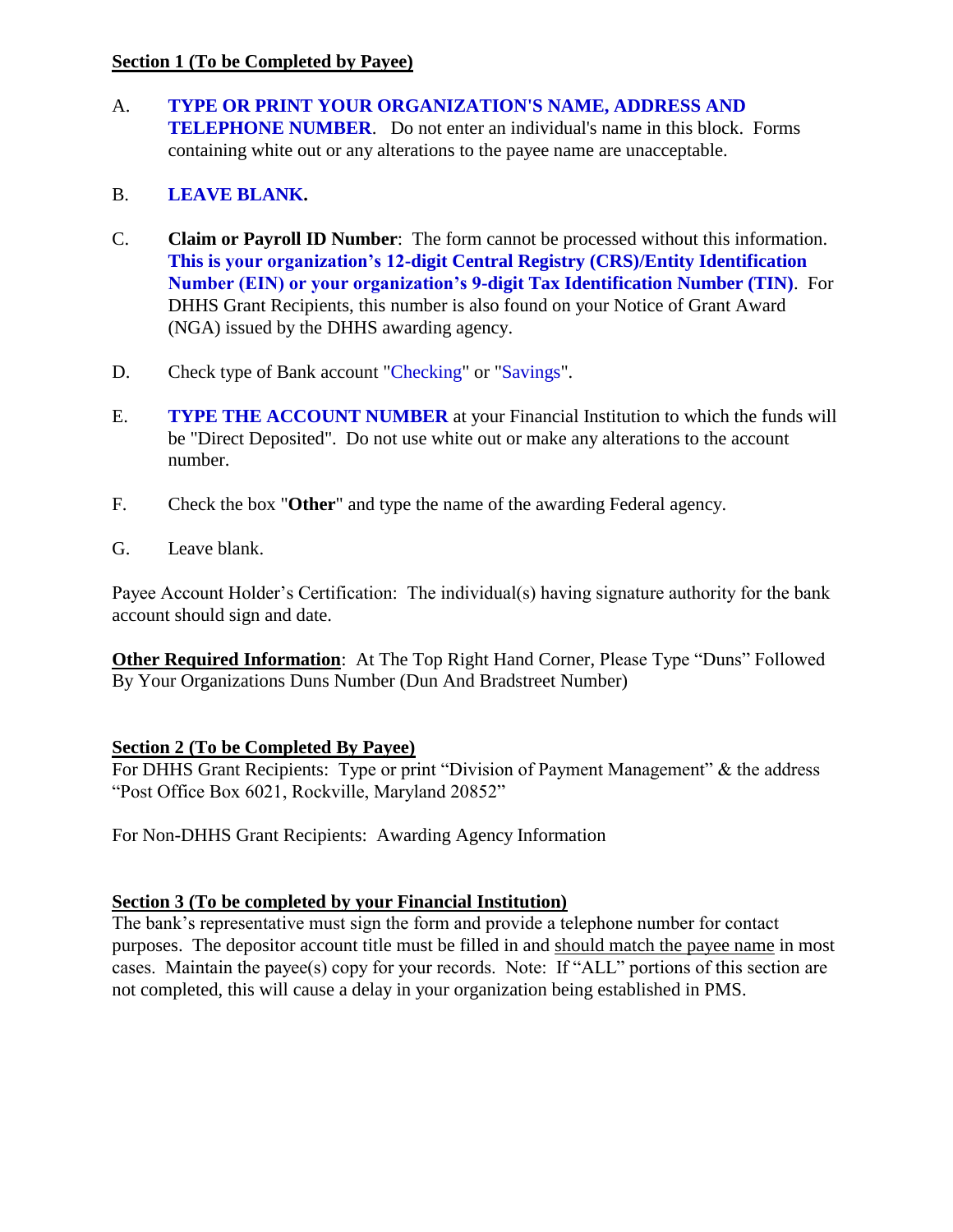| <b>Standard Form 1199A</b><br>(Rev. June 1987)                                                                                                                                                                                                                                                               |                                                                                                                                      | OMB No. 1510-0007 |  |  |  |  |  |
|--------------------------------------------------------------------------------------------------------------------------------------------------------------------------------------------------------------------------------------------------------------------------------------------------------------|--------------------------------------------------------------------------------------------------------------------------------------|-------------------|--|--|--|--|--|
| Prescribed by Treasury<br>Department<br><b>DINECT XERICITY SIGN-UP FORM</b><br>Treasury Dept. Cir. 1076                                                                                                                                                                                                      |                                                                                                                                      |                   |  |  |  |  |  |
| <b>DUNS#</b>                                                                                                                                                                                                                                                                                                 |                                                                                                                                      |                   |  |  |  |  |  |
| <b>DIRECTIONS</b><br>To sign up for direct deposit, the payee is to read the back of this<br>● The                                                                                                                                                                                                           |                                                                                                                                      |                   |  |  |  |  |  |
| er a change of payment are printed on Government<br>$\sqrt{2}$<br>form and fit in the information requested in Sections 1 and 2. Then<br>o stal on beneficiary/annuitant award letters and other<br>take or mail this form to the financial institution. The financial in-<br>ts from the Government agency. |                                                                                                                                      |                   |  |  |  |  |  |
| plete Section 3. The completed for will be returned to the Gov<br>ment agency identified below.                                                                                                                                                                                                              | stitution will verify the information in Sections 1 and 2, and will com-                                                             |                   |  |  |  |  |  |
| ayees must keep the Government agency informed of any address<br>changes in order to receive important information about benefits and<br>A separate form must be completed for each type of pays<br>to remain qualified for payments.                                                                        |                                                                                                                                      |                   |  |  |  |  |  |
| sent by Direct Deposit.<br><b>SECTION 1 10 BE COMPLETED BY PAYEE)</b>                                                                                                                                                                                                                                        |                                                                                                                                      |                   |  |  |  |  |  |
| A NAME OF PAYEE (last, first, middle initial)                                                                                                                                                                                                                                                                | $\mathsf N$ CHECKING<br>D TYPE OF DEPOSITOR ACCOUNT<br>SAVINGS                                                                       |                   |  |  |  |  |  |
| <b>ABC Corporation, Inc.</b>                                                                                                                                                                                                                                                                                 | DEPOSITOR ACCOUNT NUMBER<br>E                                                                                                        |                   |  |  |  |  |  |
| ADDRESS (street, route, P.O. Box, APO/FPO)<br>123 ABC Street - Suite 123                                                                                                                                                                                                                                     | 45                                                                                                                                   |                   |  |  |  |  |  |
| CITY<br><b>STATE</b><br>ZIP CODE                                                                                                                                                                                                                                                                             | F TYPE OF PAYMENT (Check only one)                                                                                                   |                   |  |  |  |  |  |
| US<br>12345<br>Anywhere<br>TELEPHONE NUMBER                                                                                                                                                                                                                                                                  | □ Secial Security<br>□ Fed Salary/Mil. Civilian Pay<br>□ Supplemental Security Income<br>口Mi. Active                                 |                   |  |  |  |  |  |
| AREA CODE<br>(123) 555-5678 ext. 910<br>B NAME OF PERSON(S) ENTITLED TO PAYMENT                                                                                                                                                                                                                              | □ Railroad Retirement<br>□ Mil. Restro.__<br>CMI Service Retirement (OPM)<br>□ Mil. Sunrivor                                         |                   |  |  |  |  |  |
| <b>Leave Blank</b>                                                                                                                                                                                                                                                                                           | <b>XOthar Dept of</b><br>UVA Compensation or Pension                                                                                 | (specific)        |  |  |  |  |  |
| C. CLAIM OR PAYROLL ID NUMBER                                                                                                                                                                                                                                                                                | G THIS BOX FOR ALLOTMENT OF PAYMENT ONLY (if applicable)<br><b>TYPE</b><br><b>AMOUNT</b>                                             |                   |  |  |  |  |  |
| <b>Type/Print 9-Digit Tax ID #</b>                                                                                                                                                                                                                                                                           | N/A                                                                                                                                  |                   |  |  |  |  |  |
| PAYEE/JOINT PAYEE CERTIFICATION<br>I certify that I am entitled to the payment identified above, and that I                                                                                                                                                                                                  | <b>JOINT ACCOUNT HOLDERS' CERTIFICATION (optional)</b><br>I certify that I have read and understood the back of this form, including |                   |  |  |  |  |  |
| authorize my payment to be sent to the financial institution named                                                                                                                                                                                                                                           | the SPECIAL NOTICE TO JOINT ACCOUNT HOLDERS.<br>have read and understood the back of this form. In signing this form I               |                   |  |  |  |  |  |
| below to be deposited to the designated account.<br><b>SIGNATURE</b><br>DATE                                                                                                                                                                                                                                 | <b>SIGNATURE</b>                                                                                                                     | DATE              |  |  |  |  |  |
| $00 - 00 - 00$<br><b>ABC Corporation Representative</b><br><b>SIGNATURE</b><br>DATE                                                                                                                                                                                                                          | <b>SIGNATURE</b>                                                                                                                     | DATE              |  |  |  |  |  |
|                                                                                                                                                                                                                                                                                                              |                                                                                                                                      |                   |  |  |  |  |  |
|                                                                                                                                                                                                                                                                                                              |                                                                                                                                      |                   |  |  |  |  |  |
| GOVERNMENT AGENCY NAME                                                                                                                                                                                                                                                                                       | <b>SECTION 2</b> (TO BE COMPLETED BY PAYEE OR FINANCIAL INSTITUTION)<br><b>GOVERNMENT AGENCY ADDRESS</b>                             |                   |  |  |  |  |  |
| <b>Awarding Agency Information &amp;</b>                                                                                                                                                                                                                                                                     | <b>Awarding Agency Address</b>                                                                                                       |                   |  |  |  |  |  |
| <b>Contact Person</b>                                                                                                                                                                                                                                                                                        |                                                                                                                                      |                   |  |  |  |  |  |
|                                                                                                                                                                                                                                                                                                              | <b>SECTION 3</b> (TO BE COMPLETED BY FINANCIAL INSTITUTION)                                                                          |                   |  |  |  |  |  |
| NAME AND ADDRESS OF FINANCIAL INSTITUTION                                                                                                                                                                                                                                                                    | ROUTING NUMBER                                                                                                                       | CHECK<br>DIGIT    |  |  |  |  |  |
| <b>ABC Bank Name</b>                                                                                                                                                                                                                                                                                         |                                                                                                                                      | Q                 |  |  |  |  |  |
| <b>123 Bank Street</b>                                                                                                                                                                                                                                                                                       | DEPOSITOR ACCOUNT TITLE                                                                                                              |                   |  |  |  |  |  |
| <b>Bank, US 99999</b>                                                                                                                                                                                                                                                                                        |                                                                                                                                      |                   |  |  |  |  |  |
|                                                                                                                                                                                                                                                                                                              | <b>ABC Corporation, Inc.</b><br><b>FINANCIAL INSTITUTION CERTIFICATION</b>                                                           |                   |  |  |  |  |  |
|                                                                                                                                                                                                                                                                                                              |                                                                                                                                      |                   |  |  |  |  |  |
| I confirm the identity of the above-named payee(s) and the account number and title. As representative of the above-named financial institution, I cer-<br>tify that the financial institution agrees to receive and deposit the payment identified above in accordance with 31 CFR Parts 240, 209, and 210. |                                                                                                                                      |                   |  |  |  |  |  |
| PRINT OR TYPE REPRESENRATIVE'S NAME<br>SIGNATURE OF REPRESENTATIVE<br><b>TELEPHONE NUMBER</b><br>DATE<br><b>ABC Bank Name Representative</b><br>ABC Bank Name Representative (123) 555-0987<br>00-00-00                                                                                                      |                                                                                                                                      |                   |  |  |  |  |  |
| Financial institutions should refer to the GREEN BOOK for further instructions.                                                                                                                                                                                                                              |                                                                                                                                      |                   |  |  |  |  |  |
| THE FINANCIAL INSTITUTION SHOULD MAIL THE COMPLETED FORM TO THE GOVERNMENT AGENCY IDENTIFIED ABOVE.                                                                                                                                                                                                          |                                                                                                                                      |                   |  |  |  |  |  |
| NSN 7540-01-058-0224                                                                                                                                                                                                                                                                                         |                                                                                                                                      | 1199-207          |  |  |  |  |  |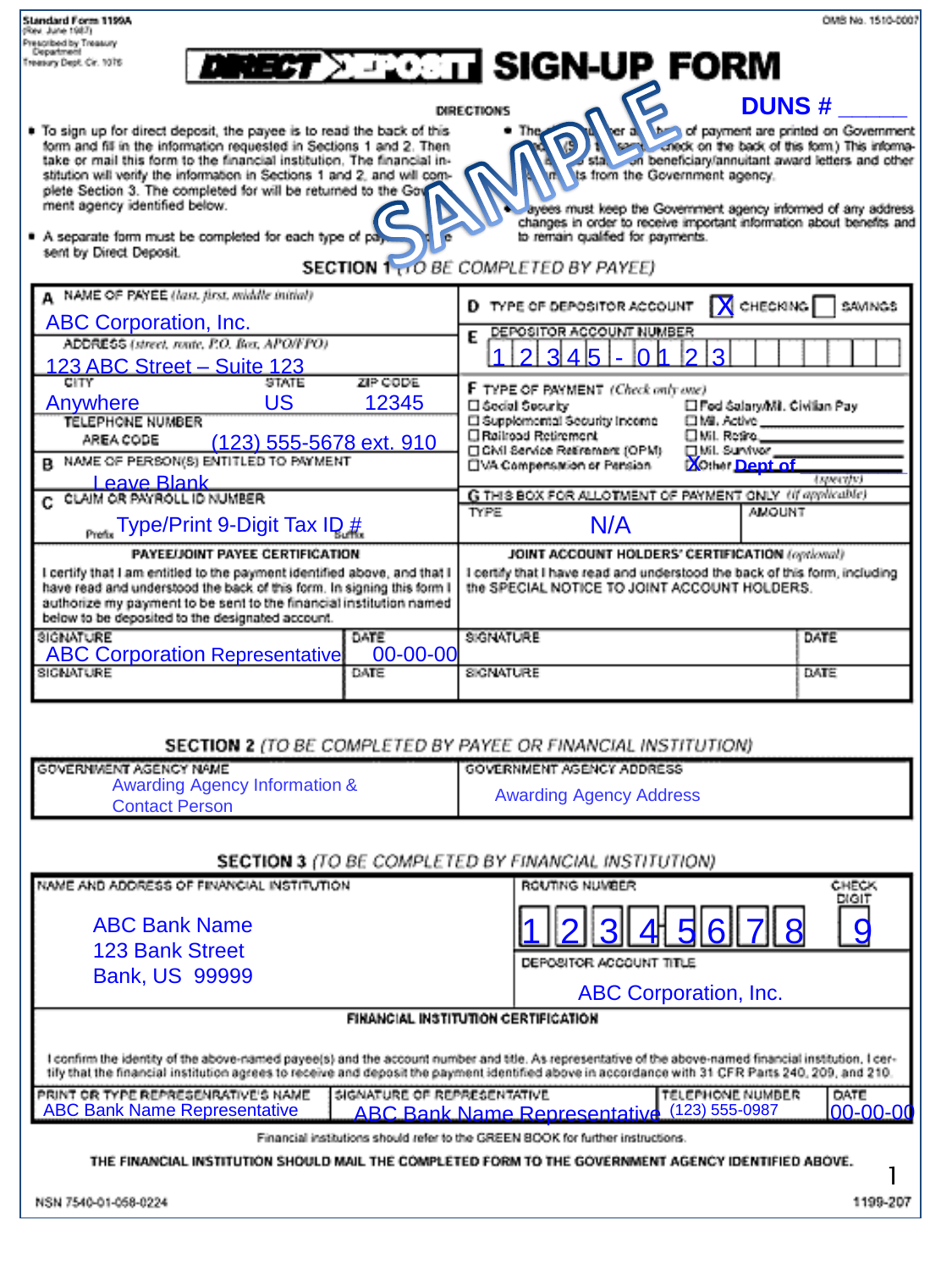#### **SIGN-UP FORM**  $\tau' =$

#### **DIRECTIONS**

- To sign up for direct deposit, the payee is to read the back of this form and fill in the information requested in Sections 1 and 2. Then take or mail this form to the financial institution. The financial institution will verify the information in Sections 1 and 2, and will complete Section 3. The completed form will be returned to the Government agency identified below.
- documents from the Government agency. tion is also stated on beneficiary/annuitant award letters and other The claim number and type of payment are printed on Government checks. (See the sample check on the back of this form.) This informa-
- changes in order to receive important information about benefits and to remain qualified for payments. Payees must keep the Government agency informed of any address
- A separate form must be completed for each type of payment to be sent by Direct Deposit.

|                                                                        | NAME OF PAYEE (last, first, middle initial) |                                                                        | <b>CHECKING</b><br><b>SAVINGS</b><br>TYPE OF DEPOSITOR ACCOUNT<br>D                                            |                                                         |             |
|------------------------------------------------------------------------|---------------------------------------------|------------------------------------------------------------------------|----------------------------------------------------------------------------------------------------------------|---------------------------------------------------------|-------------|
|                                                                        |                                             |                                                                        | DEPOSITOR ACCOUNT NUMBER<br>E                                                                                  |                                                         |             |
|                                                                        | ADDRESS (street, route, P.O. Box, APO/FPO)  |                                                                        |                                                                                                                |                                                         |             |
|                                                                        |                                             |                                                                        |                                                                                                                |                                                         |             |
|                                                                        | <b>CITY</b><br><b>STATE</b>                 | ZIP CODE                                                               | <b>F</b> TYPE OF PAYMENT (Check only one)                                                                      |                                                         |             |
|                                                                        |                                             |                                                                        | Social Security<br>Fed Salary/Mil. Civilian Pay                                                                |                                                         |             |
|                                                                        | <b>TELEPHONE NUMBER</b>                     |                                                                        | Supplemental Security Income                                                                                   | Mil. Active <u>______________</u>                       |             |
|                                                                        | AREA CODE                                   |                                                                        | Railroad Retirement Communication Communication Communication Communication Communication Communication Commun |                                                         |             |
|                                                                        |                                             |                                                                        | Civil Service Retirement (OPM) Mil. Survivor Civil Service Retirement (OPM)                                    |                                                         |             |
| R.                                                                     | NAME OF PERSON(S) ENTITLED TO PAYMENT       |                                                                        | $\Box$ VA Compensation or Pension                                                                              | $\overline{\phantom{a}}$ Other $\overline{\phantom{a}}$ |             |
|                                                                        |                                             |                                                                        |                                                                                                                |                                                         | (specify)   |
| CLAIM OR PAYROLL ID NUMBER<br>C.                                       |                                             | <b>G</b> THIS BOX FOR ALLOTMENT OF PAYMENT ONLY <i>(if applicable)</i> |                                                                                                                |                                                         |             |
|                                                                        |                                             |                                                                        | <b>TYPE</b>                                                                                                    | <b>AMOUNT</b>                                           |             |
|                                                                        | Prefix                                      | Suffix                                                                 |                                                                                                                |                                                         |             |
| <b>PAYEE/JOINT PAYEE CERTIFICATION</b>                                 |                                             | <b>JOINT ACCOUNT HOLDERS' CERTIFICATION (optional)</b>                 |                                                                                                                |                                                         |             |
| certify that I am entitled to the payment identified above, and that I |                                             |                                                                        | certify that I have read and understood the back of this form, including                                       |                                                         |             |
| have read and understood the back of this form. In signing this form I |                                             |                                                                        | the SPECIAL NOTICE TO JOINT ACCOUNT HOLDERS.                                                                   |                                                         |             |
| authorize my payment to be sent to the financial institution named     |                                             |                                                                        |                                                                                                                |                                                         |             |
| below to be deposited to the designated account.                       |                                             |                                                                        |                                                                                                                |                                                         |             |
|                                                                        | <b>SIGNATURE</b>                            | <b>DATE</b>                                                            | <b>SIGNATURE</b>                                                                                               |                                                         | <b>DATE</b> |
|                                                                        |                                             |                                                                        |                                                                                                                |                                                         |             |
| <b>DATE</b><br><b>SIGNATURE</b>                                        |                                             | <b>SIGNATURE</b>                                                       |                                                                                                                | DATE                                                    |             |
|                                                                        |                                             |                                                                        |                                                                                                                |                                                         |             |

#### **SECTION 2** *(TO BE COMPLETED BY PAYEE OR FINANCIAL INSTITUTION)*

| <b>I</b> GOVERNMENT AGENCY NAME | GOVERNMENT AGENCY ADDRESS |
|---------------------------------|---------------------------|
|                                 |                           |
|                                 |                           |

#### **SECTION 3** *(TO BE COMPLETED BY FINANCIAL INSTITUTION)*

| ROUTING NUMBER                                                                                                                                                                                                                                                                                               | CHECK<br>DIGIT |  |  |  |  |  |  |
|--------------------------------------------------------------------------------------------------------------------------------------------------------------------------------------------------------------------------------------------------------------------------------------------------------------|----------------|--|--|--|--|--|--|
|                                                                                                                                                                                                                                                                                                              |                |  |  |  |  |  |  |
| DEPOSITOR ACCOUNT TITLE                                                                                                                                                                                                                                                                                      |                |  |  |  |  |  |  |
|                                                                                                                                                                                                                                                                                                              |                |  |  |  |  |  |  |
| FINANCIAL INSTITUTION CERTIFICATION                                                                                                                                                                                                                                                                          |                |  |  |  |  |  |  |
| I confirm the identity of the above-named payee(s) and the account number and title. As representative of the above-named financial institution, I cer-<br>tify that the financial institution agrees to receive and deposit the payment identified above in accordance with 31 CFR Parts 240, 209, and 210. |                |  |  |  |  |  |  |
| SIGNATURE OF REPRESENTATIVE<br><b>TELEPHONE NUMBER</b>                                                                                                                                                                                                                                                       | <b>DATE</b>    |  |  |  |  |  |  |
|                                                                                                                                                                                                                                                                                                              |                |  |  |  |  |  |  |
|                                                                                                                                                                                                                                                                                                              |                |  |  |  |  |  |  |

Financial institutions should refer to the GREEN BOOK for further instructions.

**THE FINANCIAL INSTITUTION SHOULD MAIL THE COMPLETED FORM TO THE GOVERNMENT AGENCY IDENTIFIED ABOVE.**